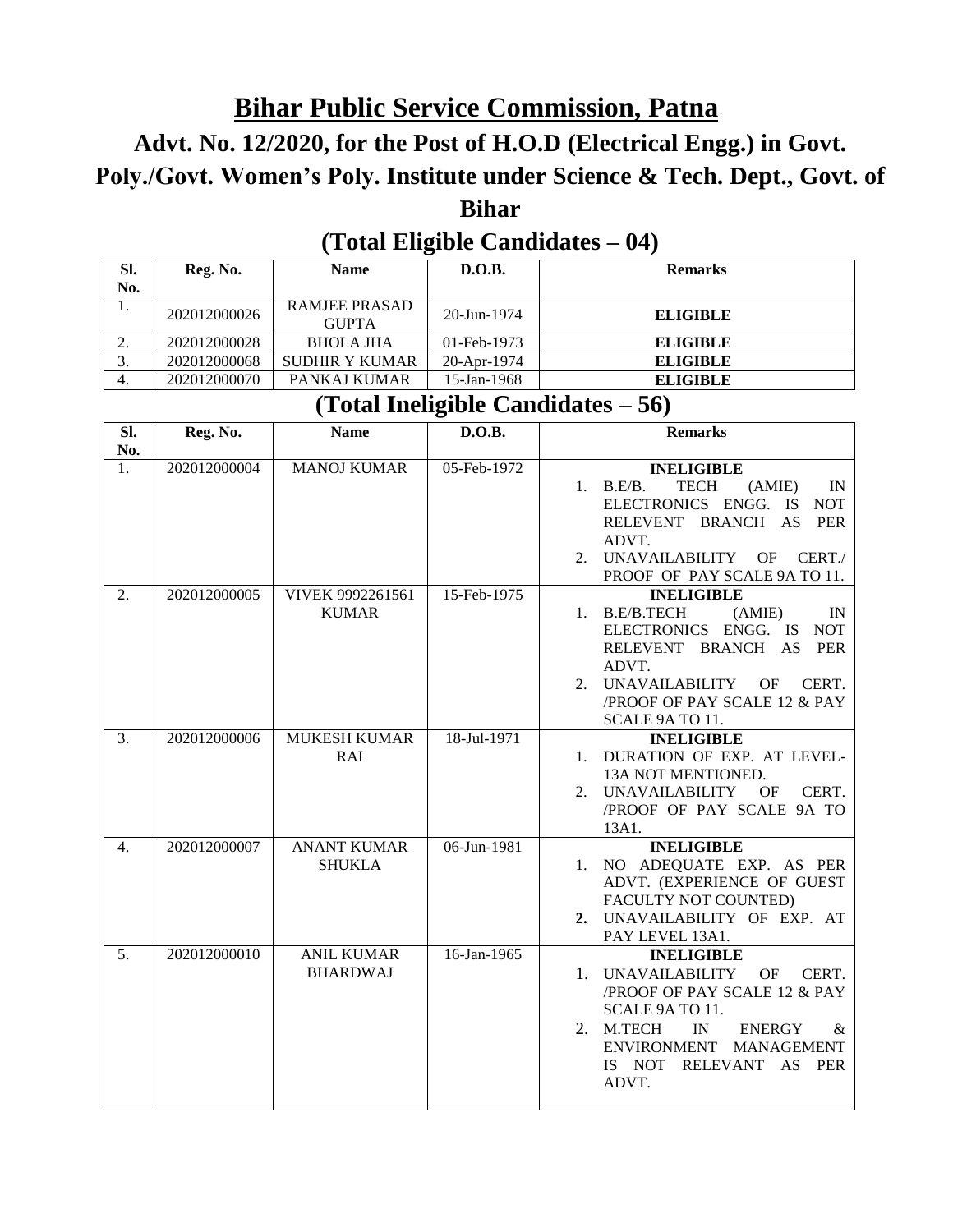| 6.  | 202012000015 | <b>RITAM HANSDA</b>                  | 17-Sep-1986 | <b>INELIGIBLE</b>                                      |
|-----|--------------|--------------------------------------|-------------|--------------------------------------------------------|
|     |              |                                      |             | NO ADEQUATE EXP. AS PER ADVT.                          |
| 7.  | 202012000018 | <b>DWARKA PRASAD</b>                 | 15-Mar-1972 | <b>INELIGIBLE</b>                                      |
|     |              |                                      |             | UNAVAILABILITY OF CERT. / PROOF OF                     |
|     |              |                                      |             | PAY SCALE 12 & PAY SCALE 9A TO 11.                     |
| 8.  | 202012000019 | <b>MD FIROZ ALAM</b>                 | 16-Jan-1977 | <b>INELIGIBLE</b>                                      |
|     |              | <b>KHAN</b>                          |             | UNAVAILABILITY OF CERT./PROOF OF                       |
|     |              |                                      |             | EXPERIENCE AT PAY LEVEL-12.                            |
| 9.  | 202012000020 | <b>NEERAJ</b><br>PRIYADARSHI         | 20-Dec-1983 | <b>INELIGIBLE</b><br>1. EXP. CERT. FROM COMPETENT      |
|     |              |                                      |             | AUTHORITY NOT ATTACHED.                                |
|     |              |                                      |             | UNAVAILABILITY OF CERT. /<br>2.                        |
|     |              |                                      |             | PROOF OF PAY SCALE 9A TO 12.                           |
| 10. | 202012000021 | <b>VINOD KUMAR</b>                   | 04-Jan-1982 | <b>INELIGIBLE</b>                                      |
|     |              | <b>MEHTA</b>                         |             | EXP. CERT. FROM COMPETENT<br>1.                        |
|     |              |                                      |             | AUTHORITY NOT ATTACHED.                                |
|     |              |                                      |             | UNAVAILABILITY<br>CERT./<br>OF<br>2.                   |
|     |              |                                      |             | PROOF OF PAY SCALE 9A TO                               |
|     |              |                                      |             | 13A1.                                                  |
| 11. | 202012000025 | <b>MD FAHIM</b>                      | 15-Feb-1978 | <b>INELIGIBLE</b>                                      |
|     |              | ANSARI                               |             | UNAVAILABILITY OF CERT. /PROOF OF                      |
|     |              |                                      |             | PAY SCALE 12 & PAY SCALE 9A TO 11.                     |
| 12. | 202012000030 | PANKAJ KUMAR                         | 11-Feb-1979 | <b>INELIGIBLE</b>                                      |
|     |              |                                      |             | UNAVAILABILITY OF CERT./PROOF FOR                      |
|     |              |                                      |             | EXP. AT THE LEVEL<br>OF LECTURER                       |
|     |              |                                      |             | (SELECTION GRADE II ) PAY SCALE 13A1                   |
|     |              |                                      |             | & EXP. OF PAY SCALE 9A TO 12.                          |
| 13. | 202012000031 | <b>AYYAKRISHNAN</b><br><b>MANIAN</b> | 02-Jan-1974 | <b>INELIGIBLE</b><br>UNAVAILABILITY OF CERT. /PROOF OF |
|     |              |                                      |             | PAY SCALE 12 & PAY SCALE 9A TO 11.                     |
| 14. | 202012000036 | PRABHAT KUMAR                        | 04-Apr-1966 | <b>INELIGIBLE</b>                                      |
|     |              |                                      |             | UNAVAILABILITY OF CERT. /PROOF OF                      |
|     |              |                                      |             | PAY SCALE 13A1 & PAY SCALE 9A TO 12                    |
| 15. | 202012000037 | PRAKASH KUMAR                        | 21-Jul-1987 | <b>INELIGIBLE</b>                                      |
|     |              |                                      |             | <b>UNAVAILABILITY</b><br>OF<br>CERT.<br>1.             |
|     |              |                                      |             | /PROOF OF PAY SCALE 12 & PAY                           |
|     |              |                                      |             | SCALE 9A TO 11.                                        |
|     |              |                                      |             | 2. M.TECH DURATION (2010-12) &                         |
|     |              |                                      |             | EXP. DURATION (25-05-11 TO 26-                         |
|     |              |                                      |             | 06-12) IS COINCIDING                                   |
| 16. | 202012000040 | <b>AMIT KUMAR</b>                    | 16-Jul-1977 | <b>INELIGIBLE</b>                                      |
|     |              | <b>DASH</b>                          |             | CERTS.<br>FROM COMPETENT<br>EXP.                       |
| 17. | 202012000041 | <b>KUMARI GITA</b>                   | 01-Jul-1986 | AUTHORITY NOT ATTACHED.                                |
|     |              |                                      |             | <b>INELIGIBLE</b><br>1. NO ADEQUATE EXP. AS PER ADVT.  |
|     |              |                                      |             | EXP. CERT. FROM COMPETENT<br>2.                        |
|     |              |                                      |             | AUTHORITY NOT ATTACHED                                 |
| 18. | 202012000042 | <b>ABHISHEK</b>                      | 26-Feb-1979 | <b>INELIGIBLE</b>                                      |
|     |              | <b>KUMAR</b>                         |             | UNAVAILABILITY<br>OF<br>CERT./<br>1.                   |
|     |              |                                      |             | PROOF FOR EXP. AT THE LEVEL                            |
|     |              |                                      |             | <b>LECTURER</b><br><b>(SELECTION</b><br>OF.            |
|     |              |                                      |             | GRADE I) PAY SCALE 12 & EXP.                           |
|     |              |                                      |             | OF PAY SCALE 9A TO 11.                                 |
|     |              |                                      |             | M. TECH DURATION (2016-18) $&$<br>2.                   |
|     |              |                                      |             | EXPERIENCE FROM 16-8-13 TO                             |
|     |              |                                      |             | 30-9-19 ARE COINCIDING.                                |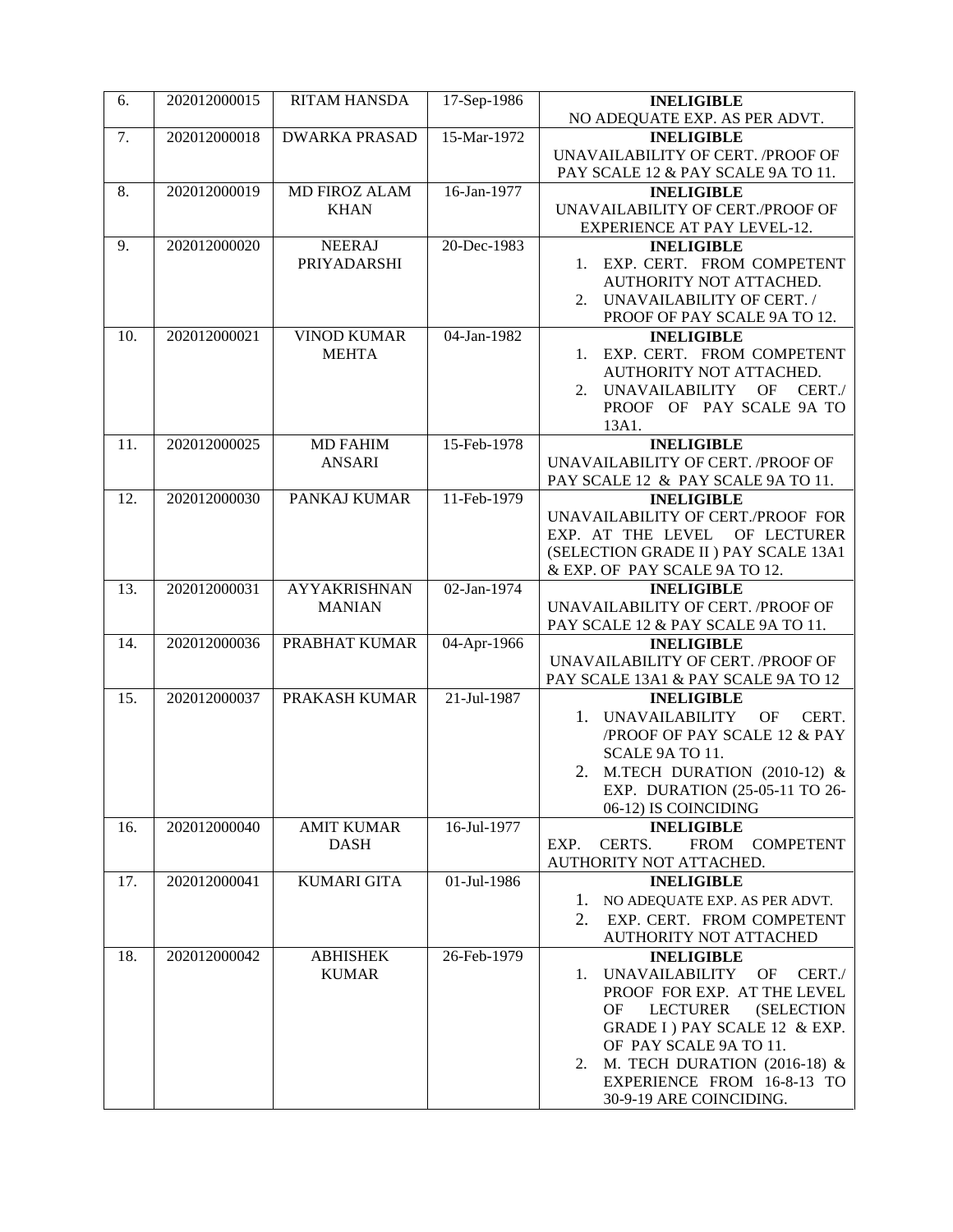| 19. | 202012000043 | <b>ANURADHA</b><br><b>KRISHNA</b>   | 04-Oct-1969    | <b>INELIGIBLE</b><br>NO EXPERIENCE AT THE LEVEL OF 13A1                                                                                                                                                                                                                                     |  |
|-----|--------------|-------------------------------------|----------------|---------------------------------------------------------------------------------------------------------------------------------------------------------------------------------------------------------------------------------------------------------------------------------------------|--|
| 20. | 202012000044 | <b>AMARJEET SINGH</b>               | 01-Aug-1962    | <b>INELIGIBLE</b><br>M.TECH DEGREE IN ENERGY<br><b>IS</b><br><b>MANAGEMENT</b><br><b>NOT</b><br>RELEVANT AS PER ADVT.<br>2. UNAVAILABILITY OF CERT./<br>PROOF FOR EXP. AT THE LEVEL<br><b>LECTURER</b><br><b>(SELECTION</b><br>OF<br>GRADE I) PAY SCALE 12 & EXP.<br>OF PAY SCALE 9A TO 11. |  |
| 21. | 202012000045 | <b>SRIKANT PRASAD</b>               | 01-Mar-1967    | <b>INELIGIBLE</b><br>UNAVAILABILITY OF CERT./ PROOF<br>FOR EXP. AT THE LEVEL OF LECTURER<br>(SELECTION GRADE I) PAY SCALE 12 &<br>EXP. OF PAY SCALE 9A TO 11.                                                                                                                               |  |
| 22. | 202012000046 | <b>TAJUDDIN ALI</b><br><b>AHMAD</b> | 26-Sep-1972    | <b>INELIGIBLE</b><br>B.E./B.TECH IN ELECTRONICS ENGG. IS<br>NOT RELEVANT AS PER ADVT.                                                                                                                                                                                                       |  |
| 23. | 202012000049 | <b>ALOK RANJAN</b><br><b>BHARTI</b> | 05-Jan-1977    | <b>INELIGIBLE</b><br>NO BASIC QUALIFICATIONS AS PER<br>ADVT.                                                                                                                                                                                                                                |  |
| 24. | 202012000050 | <b>VINEET SHEKHER</b>               | 24-Jul1978     | <b>INELIGIBLE</b><br>B.TECH. IN INSTRUMENTATION<br>ENGG. IS NOT RELEVANT IN EE<br>BRANCH AS PER ADVT.<br>UNAVAILABILITY OF<br>CERT./<br>2.<br>PROOF FOR EXP. AT PAY SCALE<br>9A TO 11.                                                                                                      |  |
| 25. | 202012000051 | <b>ABDULLAH UMAR</b>                | 07-Jul-1984    | <b>INELIGIBLE</b><br>1. NO ADEQUATE EXP. AS PER<br>ADVT.<br>UNAVAILABILITY OF CERT./<br>2.<br>PROOF FOR EXP. AT THE LEVEL<br>LECTURER<br>OF<br>(SELECTION<br>GRADE I) PAY SCALE 12 & EXP.<br>OF PAY SCALE 9A TO 11.                                                                         |  |
| 26. | 202012000052 | <b>ARVIND KUMAR</b>                 | $15$ -Mar-1969 | <b>INELIGIBLE</b><br>1. B.E./B. TECH. IN ELECTRONICS $\&$<br><b>COMMUNICATION ENGG IS NOT</b><br>RELEVANT AS PER ADVT.<br>UNAVAILABILITY OF CERT./<br>2.<br>PROOF FOR EXP. AT THE LEVEL<br>LECTURER<br><b>(SELECTION</b><br>OF.<br>GRADE I ) PAY SCALE 12 & EXP.<br>OF PAY SCALE 9A TO 11.  |  |
| 27. | 202012000053 | <b>INDRAYUDH</b><br>BANDYOPADHYAY   | 21-Jun-1979    | <b>INELIGIBLE</b><br>M.TECH.<br>IN<br><b>INDUSTRIAL</b><br>1.<br>ELECTRICAL SYSTEM IS NOT<br>RELEVANT BRANCH AS PER<br>ADVT.<br>UNAVAILABILITY OF<br>CERT./<br>2.<br>PROOF OF PAY SCALE 9A TO 11.                                                                                           |  |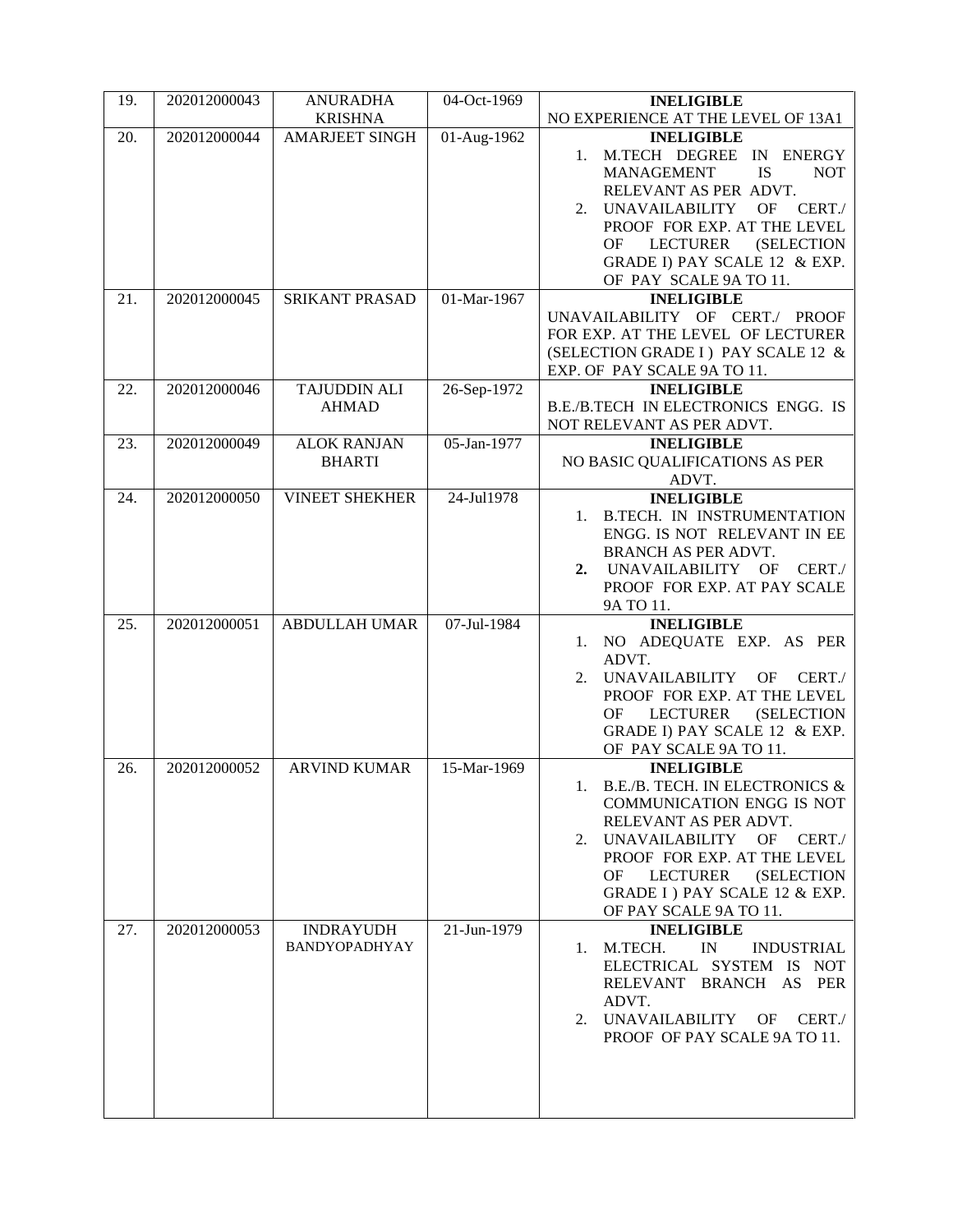| 28. | 202012000055 | <b>SHIV PRAKASH</b>   | 01-Mar-1978       | <b>INELIGIBLE</b>                          |
|-----|--------------|-----------------------|-------------------|--------------------------------------------|
|     |              | <b>BIHARI</b>         |                   | UNAVAILABILITY OF CERT./PROOF FOR          |
|     |              |                       |                   | EXP. AT THE LEVEL OF LECTURER              |
|     |              |                       |                   | (SELECTION GRADE II) PAY SCALE 13A1        |
|     |              |                       |                   | & EXP. OF PAY SCALE 9A TO 12.              |
| 29. | 202012000056 | <b>MANOJ KUMAR</b>    | 03-Mar-1977       | <b>INELIGIBLE</b>                          |
|     |              | <b>NIGAM</b>          |                   | M.TECH IN INDUSTRIAL SYSTEM<br>1.          |
|     |              |                       |                   | & DRIVES IS NOT RELEVANT                   |
|     |              |                       |                   | BRANCH AS PER ADVT.                        |
|     |              |                       |                   | <b>UNAVAILABILITY</b><br>CERT.<br>OF<br>2. |
|     |              |                       |                   | /PROOF OF PAY SCALE 12 & PAY               |
|     |              |                       |                   | SCALE 9A TO 11.                            |
| 30. | 202012000058 | <b>ALOK RANJAN</b>    | 27-Dec-1976       | <b>INELIGIBLE</b>                          |
|     |              |                       |                   | NO ADEQUATE EXP. AS PER ADVT., AS          |
|     |              |                       |                   | EXPERIENCE AT LEVEL OF LECTURER            |
|     |              |                       |                   | (SELECTION GRADE II) PAY SCALE 13A1        |
|     |              |                       |                   | IS LESS THAN 03 YEARS                      |
| 31. | 202012000059 | <b>AMRITA SINHA</b>   | 02-Dec-1965       | <b>INELIGIBLE</b>                          |
|     |              |                       |                   | UNAVAILABILITY OF CERT. /PROOF OF          |
|     |              |                       |                   | EXP. AT PAY LEVEL -12                      |
| 32. | 202012000060 | <b>DWARKA DAS</b>     | $18 - Jan - 1962$ | <b>INELIGIBLE</b>                          |
|     |              | <b>NEEMA</b>          |                   | UNAVAILABILITY OF CERT. /PROOF OF          |
|     |              |                       |                   | PAY SCALE 12 & PAY SCALE 9A TO 11.         |
| 33. | 202012000061 | <b>BARUN MANDAL</b>   | 02-Jan-1976       | <b>INELIGIBLE</b>                          |
|     |              |                       |                   | UNAVAILABILITY OF CERT. /PROOF FOR         |
|     |              |                       |                   | EXP. AT THE LEVEL OF LECTURER              |
|     |              |                       |                   | (SELECTION GRADE I) PAY SCALE 12 &         |
|     |              |                       |                   | EXP. OF PAY SCALE 9A TO 11.                |
| 34. | 202012000063 | <b>JITENDER KUMAR</b> | 19-Sep-1973       | <b>INELIGIBLE</b>                          |
|     |              |                       |                   | UNAVAILABILITY OF CERT./PROOF FOR          |
|     |              |                       |                   | EXP. AT THE LEVEL OF LECTURER (            |
|     |              |                       |                   | SELECTION GRADE II) PAY SCALE 13A1         |
|     |              |                       |                   | & PAY LEVEL 9A TO 12.                      |
| 35. | 202012000065 | <b>DHARAMJIT</b>      | 08-Dec-1972       | <b>INELIGIBLE</b>                          |
|     |              |                       |                   | UNAVAILABILITY OF CERT./PROOF FOR          |
|     |              |                       |                   | EXP. AT THE LEVEL OF LECTURER              |
|     |              |                       |                   | (SELECTION GRADE I) PAY SCALE 12           |
| 36. | 202012000066 | <b>SUNIL KUMAR</b>    | 31-Mar-1961       | <b>INELIGIBLE</b>                          |
|     |              |                       |                   |                                            |
|     |              | <b>GOEL</b>           |                   | UNAVAILABILITY OF CERT./PROOF OF           |
| 37. |              |                       |                   | PAY SCALE 12 & PAY SCALE 9A TO 11.         |
|     | 202012000069 | <b>BRIJESH SINGH</b>  | 05-Dec-1981       | <b>INELIGIBLE</b>                          |
|     |              |                       |                   | 1. NO ADEQUATE EXP. AS PER                 |
|     |              |                       |                   | ADVT.                                      |
|     |              |                       |                   | <b>UNAVAILABILITY</b><br>CERT.<br>OF<br>2. |
|     |              |                       |                   | /PROOF OF PAY SCALE 12 &                   |
|     |              |                       |                   | PAY SCALE 9A TO 11.                        |
| 38. | 202012000072 | <b>DASAREDDY</b>      | 01-Jul-1980       | <b>INELIGIBLE</b>                          |
|     |              | <b>MOHAN REDDY</b>    |                   | UNAVAILABILITY OF CERT. / PROOF OF         |
|     |              |                       |                   | PAY SCALE 12 & PAY SCALE 9A TO 11.         |
| 39. | 202012000076 | <b>KRISHNA</b>        | 19-Sep-1968       | <b>INELIGIBLE</b>                          |
|     |              | <b>CHANDRA ROY</b>    |                   | B.Sc. & M.Sc. IN ELECTRONICS IS<br>1.      |
|     |              |                       |                   | NOT RELEVANT AS PER ADVT.                  |
|     |              |                       |                   | UNAVAILABILITY OF CERT./<br>2.             |
|     |              |                       |                   | PROOF OF PAY SCALE 12 & PAY                |
|     |              |                       |                   | SCALE 9A TO 11 IN SOME EXP.<br>CERT.       |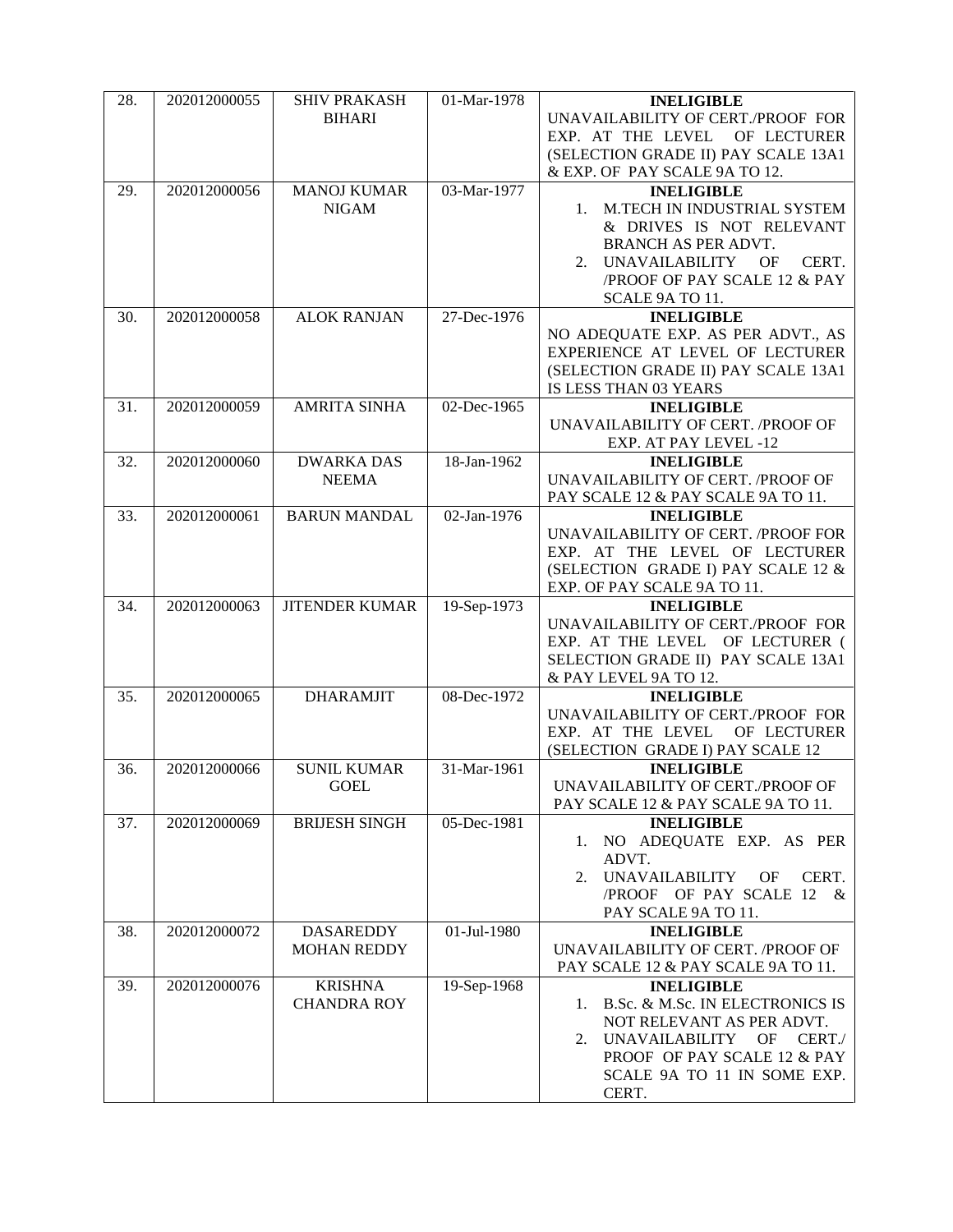| <b>PUHAN</b><br>EXP. OF PAY SCALE 9A TO 11.<br>02-Feb-1982<br>202012000082<br><b>RAJKUMAR</b><br>41.<br><b>INELIGIBLE</b><br><b>JHAPTE</b><br>EXP. AT THE LEVEL<br>(SELECTION GRADE I) PAY SCALE 12 &<br>EXP. OF PAY SCALE 9A TO 11.<br>202012000084<br>11-Feb-1983<br><b>INELIGIBLE</b><br>42.<br><b>ANSHUMAN</b><br><b>KUMAR JHA</b><br>ADVT.<br>2.<br>AUTHORITY NOT ATTACHED.<br><b>DIVYA RAI</b><br>30-Jan-1975<br>202012000085<br><b>INELIGIBLE</b><br>43.<br>LESS THAN 2 YEARS.<br>LESS THAN 03 YEARS.<br>10-May-1985<br>202012000086<br>44.<br><b>DEEPAK KUMAR</b><br><b>INELIGIBLE</b><br><b>DOCUMENTS</b><br>1. NO<br>WITH THE APPLICATION.<br>ADVT.<br>06-Dec-1959<br>45.<br>202012000088<br>PRAMOD KUMAR<br><b>INELIGIBLE</b><br>UNAVAILABILITY OF CERT. /PROOF FOR<br><b>PRASAD</b><br>EXP. AT THE LEVEL OF LECTURER<br>(SELECTION GRADE I) PAY SCALE 12 &<br>EXP. OF PAY SCALE 9A TO 11.<br><b>NEEL KAMAL</b><br>01-Feb-1974<br>202012000089<br><b>INELIGIBLE</b><br>46.<br>1. M.TECH. IN ELECTRICAL POWER<br>ELECTS. ELECTMACH & DRIVES<br>ARE NOT RELEVANT BRANCH<br>AS PER ADVT.<br>2. B. TECH. IN SECOND CLASS. | 40. | 202012000077 | PRATAP SEKHAR | 28-May-1978 | <b>INELIGIBLE</b>                    |
|----------------------------------------------------------------------------------------------------------------------------------------------------------------------------------------------------------------------------------------------------------------------------------------------------------------------------------------------------------------------------------------------------------------------------------------------------------------------------------------------------------------------------------------------------------------------------------------------------------------------------------------------------------------------------------------------------------------------------------------------------------------------------------------------------------------------------------------------------------------------------------------------------------------------------------------------------------------------------------------------------------------------------------------------------------------------------------------------------------------------------------|-----|--------------|---------------|-------------|--------------------------------------|
|                                                                                                                                                                                                                                                                                                                                                                                                                                                                                                                                                                                                                                                                                                                                                                                                                                                                                                                                                                                                                                                                                                                                  |     |              |               |             | UNAVAILABILITY OF CERT./PROOF FOR    |
|                                                                                                                                                                                                                                                                                                                                                                                                                                                                                                                                                                                                                                                                                                                                                                                                                                                                                                                                                                                                                                                                                                                                  |     |              |               |             | EXP. AT THE LEVEL OF LECTURER        |
|                                                                                                                                                                                                                                                                                                                                                                                                                                                                                                                                                                                                                                                                                                                                                                                                                                                                                                                                                                                                                                                                                                                                  |     |              |               |             | (SELECTION GRADE I ) PAY SCALE 12 &  |
|                                                                                                                                                                                                                                                                                                                                                                                                                                                                                                                                                                                                                                                                                                                                                                                                                                                                                                                                                                                                                                                                                                                                  |     |              |               |             |                                      |
|                                                                                                                                                                                                                                                                                                                                                                                                                                                                                                                                                                                                                                                                                                                                                                                                                                                                                                                                                                                                                                                                                                                                  |     |              |               |             |                                      |
|                                                                                                                                                                                                                                                                                                                                                                                                                                                                                                                                                                                                                                                                                                                                                                                                                                                                                                                                                                                                                                                                                                                                  |     |              |               |             | UNAVAILABILITY OF CERT./PROOF FOR    |
|                                                                                                                                                                                                                                                                                                                                                                                                                                                                                                                                                                                                                                                                                                                                                                                                                                                                                                                                                                                                                                                                                                                                  |     |              |               |             | OF LECTURER                          |
|                                                                                                                                                                                                                                                                                                                                                                                                                                                                                                                                                                                                                                                                                                                                                                                                                                                                                                                                                                                                                                                                                                                                  |     |              |               |             |                                      |
|                                                                                                                                                                                                                                                                                                                                                                                                                                                                                                                                                                                                                                                                                                                                                                                                                                                                                                                                                                                                                                                                                                                                  |     |              |               |             |                                      |
|                                                                                                                                                                                                                                                                                                                                                                                                                                                                                                                                                                                                                                                                                                                                                                                                                                                                                                                                                                                                                                                                                                                                  |     |              |               |             |                                      |
|                                                                                                                                                                                                                                                                                                                                                                                                                                                                                                                                                                                                                                                                                                                                                                                                                                                                                                                                                                                                                                                                                                                                  |     |              |               |             | 1. NO ADEQUATE EXP. AS PER           |
|                                                                                                                                                                                                                                                                                                                                                                                                                                                                                                                                                                                                                                                                                                                                                                                                                                                                                                                                                                                                                                                                                                                                  |     |              |               |             |                                      |
|                                                                                                                                                                                                                                                                                                                                                                                                                                                                                                                                                                                                                                                                                                                                                                                                                                                                                                                                                                                                                                                                                                                                  |     |              |               |             | EXP. CERT. FROM COMPETENT            |
|                                                                                                                                                                                                                                                                                                                                                                                                                                                                                                                                                                                                                                                                                                                                                                                                                                                                                                                                                                                                                                                                                                                                  |     |              |               |             |                                      |
|                                                                                                                                                                                                                                                                                                                                                                                                                                                                                                                                                                                                                                                                                                                                                                                                                                                                                                                                                                                                                                                                                                                                  |     |              |               |             |                                      |
|                                                                                                                                                                                                                                                                                                                                                                                                                                                                                                                                                                                                                                                                                                                                                                                                                                                                                                                                                                                                                                                                                                                                  |     |              |               |             | 1. NO ADEQUATE EXP. AS PER           |
|                                                                                                                                                                                                                                                                                                                                                                                                                                                                                                                                                                                                                                                                                                                                                                                                                                                                                                                                                                                                                                                                                                                                  |     |              |               |             | ADVT. AS POST Ph.D EXP. IS           |
|                                                                                                                                                                                                                                                                                                                                                                                                                                                                                                                                                                                                                                                                                                                                                                                                                                                                                                                                                                                                                                                                                                                                  |     |              |               |             |                                      |
|                                                                                                                                                                                                                                                                                                                                                                                                                                                                                                                                                                                                                                                                                                                                                                                                                                                                                                                                                                                                                                                                                                                                  |     |              |               |             | 2. EXPERIENCE AT LEVEL 13A1 IS       |
|                                                                                                                                                                                                                                                                                                                                                                                                                                                                                                                                                                                                                                                                                                                                                                                                                                                                                                                                                                                                                                                                                                                                  |     |              |               |             |                                      |
|                                                                                                                                                                                                                                                                                                                                                                                                                                                                                                                                                                                                                                                                                                                                                                                                                                                                                                                                                                                                                                                                                                                                  |     |              |               |             |                                      |
|                                                                                                                                                                                                                                                                                                                                                                                                                                                                                                                                                                                                                                                                                                                                                                                                                                                                                                                                                                                                                                                                                                                                  |     |              |               |             | <b>ATTACHED</b>                      |
|                                                                                                                                                                                                                                                                                                                                                                                                                                                                                                                                                                                                                                                                                                                                                                                                                                                                                                                                                                                                                                                                                                                                  |     |              |               |             |                                      |
|                                                                                                                                                                                                                                                                                                                                                                                                                                                                                                                                                                                                                                                                                                                                                                                                                                                                                                                                                                                                                                                                                                                                  |     |              |               |             | 2. NO ADEQUATE EXP. AS PER           |
|                                                                                                                                                                                                                                                                                                                                                                                                                                                                                                                                                                                                                                                                                                                                                                                                                                                                                                                                                                                                                                                                                                                                  |     |              |               |             |                                      |
|                                                                                                                                                                                                                                                                                                                                                                                                                                                                                                                                                                                                                                                                                                                                                                                                                                                                                                                                                                                                                                                                                                                                  |     |              |               |             |                                      |
|                                                                                                                                                                                                                                                                                                                                                                                                                                                                                                                                                                                                                                                                                                                                                                                                                                                                                                                                                                                                                                                                                                                                  |     |              |               |             |                                      |
|                                                                                                                                                                                                                                                                                                                                                                                                                                                                                                                                                                                                                                                                                                                                                                                                                                                                                                                                                                                                                                                                                                                                  |     |              |               |             |                                      |
|                                                                                                                                                                                                                                                                                                                                                                                                                                                                                                                                                                                                                                                                                                                                                                                                                                                                                                                                                                                                                                                                                                                                  |     |              |               |             |                                      |
|                                                                                                                                                                                                                                                                                                                                                                                                                                                                                                                                                                                                                                                                                                                                                                                                                                                                                                                                                                                                                                                                                                                                  |     |              |               |             |                                      |
|                                                                                                                                                                                                                                                                                                                                                                                                                                                                                                                                                                                                                                                                                                                                                                                                                                                                                                                                                                                                                                                                                                                                  |     |              |               |             |                                      |
|                                                                                                                                                                                                                                                                                                                                                                                                                                                                                                                                                                                                                                                                                                                                                                                                                                                                                                                                                                                                                                                                                                                                  |     |              |               |             |                                      |
|                                                                                                                                                                                                                                                                                                                                                                                                                                                                                                                                                                                                                                                                                                                                                                                                                                                                                                                                                                                                                                                                                                                                  |     |              |               |             |                                      |
|                                                                                                                                                                                                                                                                                                                                                                                                                                                                                                                                                                                                                                                                                                                                                                                                                                                                                                                                                                                                                                                                                                                                  |     |              |               |             |                                      |
|                                                                                                                                                                                                                                                                                                                                                                                                                                                                                                                                                                                                                                                                                                                                                                                                                                                                                                                                                                                                                                                                                                                                  |     |              |               |             |                                      |
|                                                                                                                                                                                                                                                                                                                                                                                                                                                                                                                                                                                                                                                                                                                                                                                                                                                                                                                                                                                                                                                                                                                                  |     |              |               |             |                                      |
| 3.<br><b>UNAVAILABILITY</b><br>OF                                                                                                                                                                                                                                                                                                                                                                                                                                                                                                                                                                                                                                                                                                                                                                                                                                                                                                                                                                                                                                                                                                |     |              |               |             | CERT.                                |
|                                                                                                                                                                                                                                                                                                                                                                                                                                                                                                                                                                                                                                                                                                                                                                                                                                                                                                                                                                                                                                                                                                                                  |     |              |               |             | PROOF OF EXP. AT PAY LEVEL 12.       |
| 47.<br>01-Feb-1981<br><b>INELIGIBLE</b><br>202012000090<br><b>ARUN KUMAR</b><br>YADAV                                                                                                                                                                                                                                                                                                                                                                                                                                                                                                                                                                                                                                                                                                                                                                                                                                                                                                                                                                                                                                            |     |              |               |             | 1. NO ADEQUATE EXP. AS PER           |
|                                                                                                                                                                                                                                                                                                                                                                                                                                                                                                                                                                                                                                                                                                                                                                                                                                                                                                                                                                                                                                                                                                                                  |     |              |               |             | ADVT. AS POST Ph.D EXP. IS           |
| LESS THAN 2 YEARS.                                                                                                                                                                                                                                                                                                                                                                                                                                                                                                                                                                                                                                                                                                                                                                                                                                                                                                                                                                                                                                                                                                               |     |              |               |             |                                      |
| UNAVAILABILITY OF<br>2.                                                                                                                                                                                                                                                                                                                                                                                                                                                                                                                                                                                                                                                                                                                                                                                                                                                                                                                                                                                                                                                                                                          |     |              |               |             | CERT.                                |
|                                                                                                                                                                                                                                                                                                                                                                                                                                                                                                                                                                                                                                                                                                                                                                                                                                                                                                                                                                                                                                                                                                                                  |     |              |               |             | /PROOF OF PAY SCALE 13A1 &           |
| PAY SCALE 9A TO 12.                                                                                                                                                                                                                                                                                                                                                                                                                                                                                                                                                                                                                                                                                                                                                                                                                                                                                                                                                                                                                                                                                                              |     |              |               |             |                                      |
| 202012000091<br><b>NITISHA</b><br>26-July-1975<br>48.<br><b>INELIGIBLE</b>                                                                                                                                                                                                                                                                                                                                                                                                                                                                                                                                                                                                                                                                                                                                                                                                                                                                                                                                                                                                                                                       |     |              |               |             |                                      |
| <b>SHRIVASTAVA</b>                                                                                                                                                                                                                                                                                                                                                                                                                                                                                                                                                                                                                                                                                                                                                                                                                                                                                                                                                                                                                                                                                                               |     |              |               |             | UNAVAILABILITY OF CERT./ PROOF       |
|                                                                                                                                                                                                                                                                                                                                                                                                                                                                                                                                                                                                                                                                                                                                                                                                                                                                                                                                                                                                                                                                                                                                  |     |              |               |             | FOR EXP. AT THE LEVEL OF LECTURER    |
|                                                                                                                                                                                                                                                                                                                                                                                                                                                                                                                                                                                                                                                                                                                                                                                                                                                                                                                                                                                                                                                                                                                                  |     |              |               |             | (SELECTION GRADE II) PAY SCALE 13A1. |
| <b>RANJAN</b><br>24-Apr-1983<br>49.<br>202012000093<br><b>INELIGIBLE</b>                                                                                                                                                                                                                                                                                                                                                                                                                                                                                                                                                                                                                                                                                                                                                                                                                                                                                                                                                                                                                                                         |     |              |               |             |                                      |
| NO BASIC QUALIFICATIONS                                                                                                                                                                                                                                                                                                                                                                                                                                                                                                                                                                                                                                                                                                                                                                                                                                                                                                                                                                                                                                                                                                          |     |              |               |             |                                      |
| <b>BRIJESH KUMAR</b><br>05-Jul-1980<br><b>INELIGIBLE</b><br>50.<br>202012000097                                                                                                                                                                                                                                                                                                                                                                                                                                                                                                                                                                                                                                                                                                                                                                                                                                                                                                                                                                                                                                                  |     |              |               |             |                                      |
| <b>DUBEY</b>                                                                                                                                                                                                                                                                                                                                                                                                                                                                                                                                                                                                                                                                                                                                                                                                                                                                                                                                                                                                                                                                                                                     |     |              |               |             | UNAVAILABILITY OF CERT. /PROOF FOR   |
|                                                                                                                                                                                                                                                                                                                                                                                                                                                                                                                                                                                                                                                                                                                                                                                                                                                                                                                                                                                                                                                                                                                                  |     |              |               |             | EXP. AT THE LEVEL OF LECTURER        |
|                                                                                                                                                                                                                                                                                                                                                                                                                                                                                                                                                                                                                                                                                                                                                                                                                                                                                                                                                                                                                                                                                                                                  |     |              |               |             | (SELECTION GRADE II) PAY SCALE 13A1  |
| & EXP. OF PAY SCALE 9A TO 12.                                                                                                                                                                                                                                                                                                                                                                                                                                                                                                                                                                                                                                                                                                                                                                                                                                                                                                                                                                                                                                                                                                    |     |              |               |             |                                      |